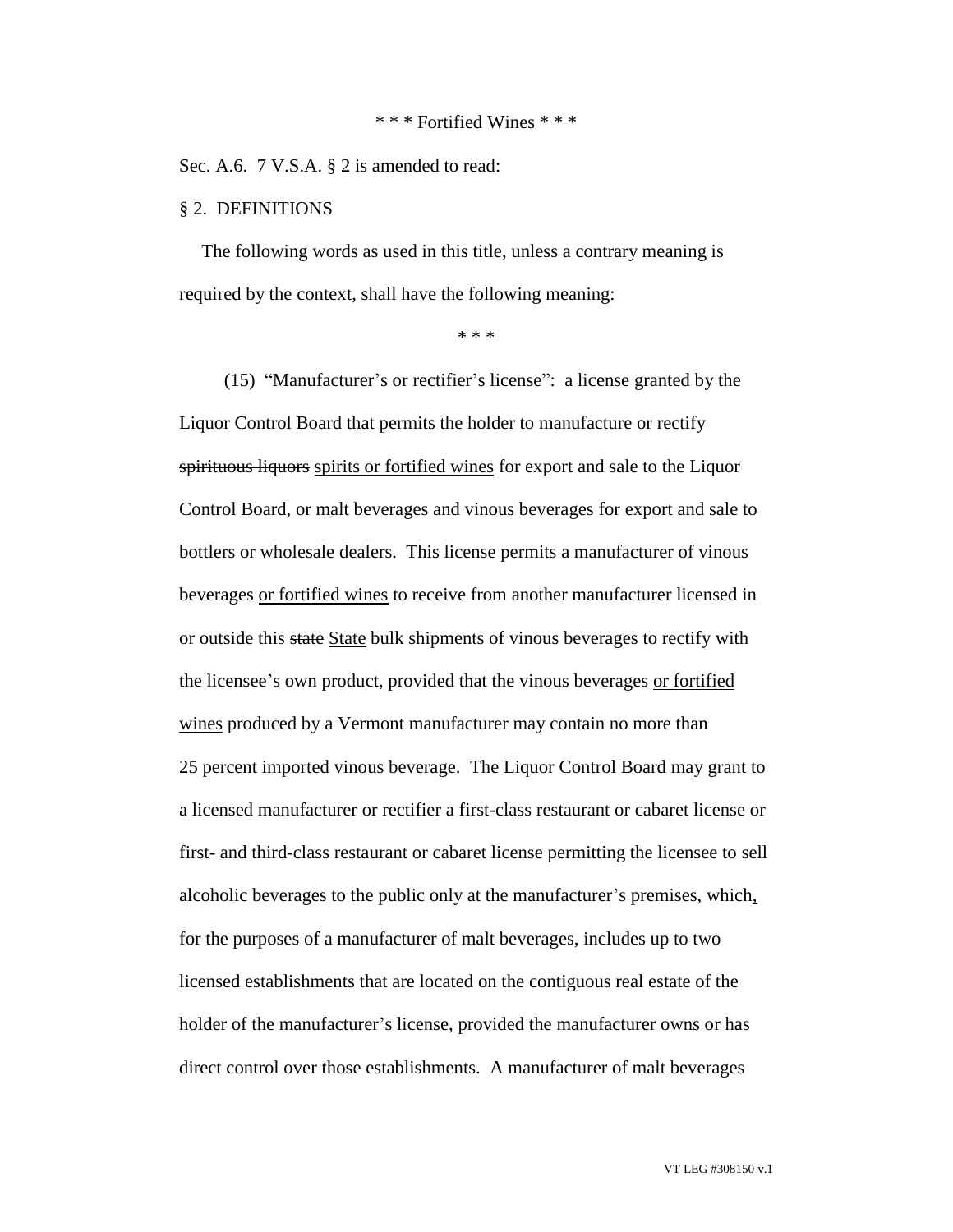who also holds a first-class restaurant or cabaret license may serve to a customer malt beverage by the glass, not to exceed eight glasses at one time and not to exceed four ounces in each glass. The Liquor Control Board may grant to a licensed manufacturer or a rectifier of malt beverages a second-class license permitting the licensee to sell alcoholic beverages to the public anywhere on the manufacturer's or rectifier's premises. A licensed manufacturer or rectifier of vinous beverages may serve, with or without charge, at an event held on premises of the licensee or the vineyard property, spirits and vinous beverages and malt beverages, provided the licensee gives the Department written notice of the event, including details required by the Department, at least five days before the event. Any beverages not manufactured by the licensee and served at the event shall be purchased on invoice from a licensed manufacturer or wholesale dealer or the Liquor Control Board.

\* \* \*

(19) "Second-class license": a license granted by the control commissioners permitting the licensee to export malt or vinous beverages and to sell malt beverages or vinous beverages to the public for consumption off the premises for which the license is granted. The Liquor Control Board may grant a second-class licensee a fortified wine permit that permits the licensee to export and to sell fortified wines to the public for consumption off the licensed premises.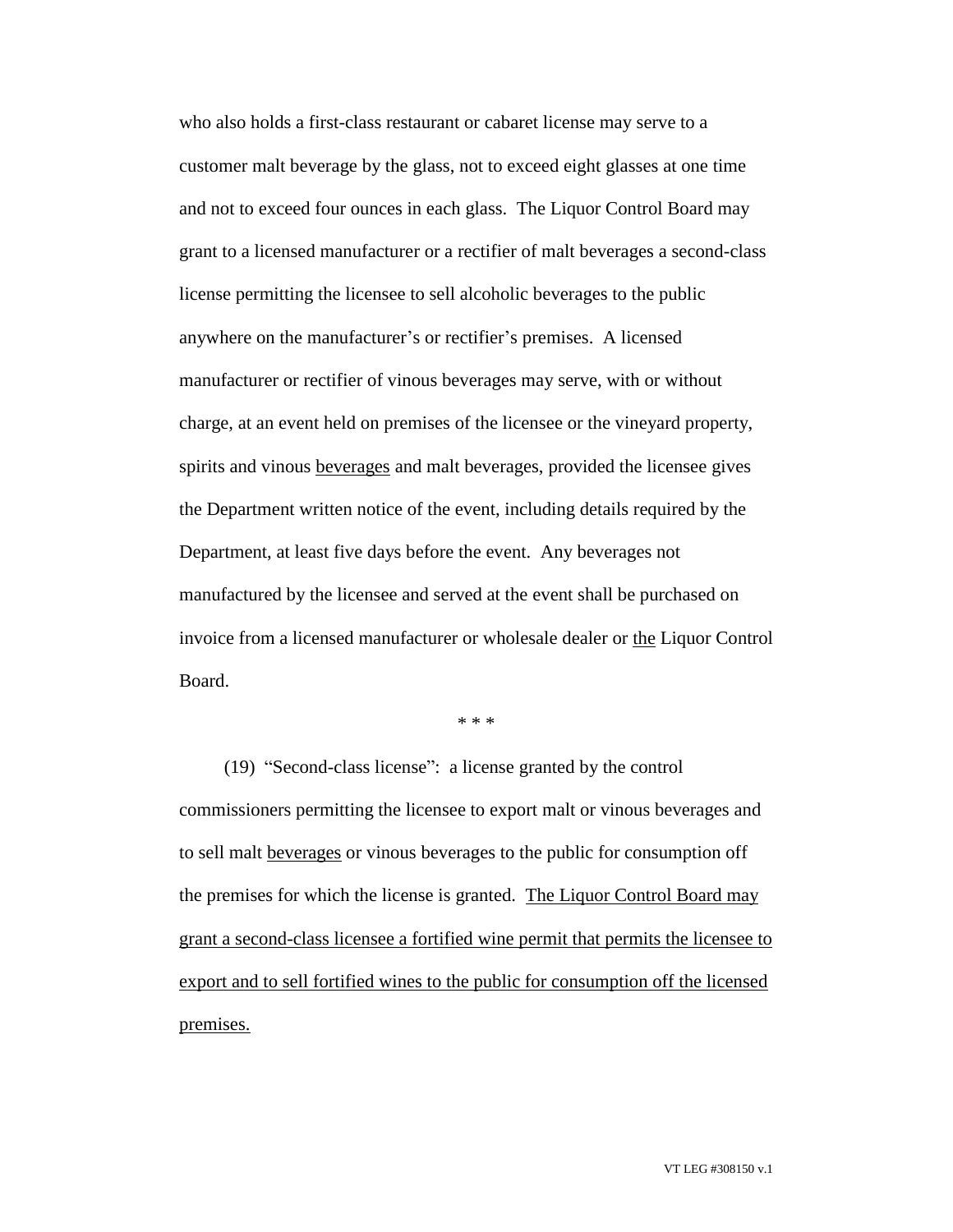(20) "Spirits" or "spirituous liquors": beverages that contain more than one percent of alcohol obtained by distillation, by chemical synthesis, or through concentration by freezing; and vinous beverages containing more than 16 23 percent of alcohol; and all vermouths of any alcohol content; malt beverages containing more than 16 percent of alcohol or more than six percent of alcohol if the terminal specific gravity thereof is less than 1.009; in each case measured by volume at 60 degrees Fahrenheit.

\* \* \*

(22) "Third-class license": a license granted by the Liquor Control Board permitting the licensee to sell spirituous liquors spirits and fortified wines for consumption only on the premises for which the license is granted.

(23) "Vinous beverages": all fermented beverages of any name or description manufactured or obtained for sale from the natural sugar content of fruits, or other agricultural product, containing sugar, the alcoholic content of which is not less than one percent nor more than 16 percent by volume at 60 degrees Fahrenheit, except that all vermouths shall be purchased and retailed by and through the Liquor Control Board as authorized in chapters 5 and 7 of this title.

\* \* \*

(27) "Special events permit": a permit granted by the Liquor Control Board permitting a person holding a manufacturer's or rectifier's license to sell by the glass or by unopened bottle spirits, fortified wines, malt beverages, or vinous beverages manufactured or rectified by the license holder at an event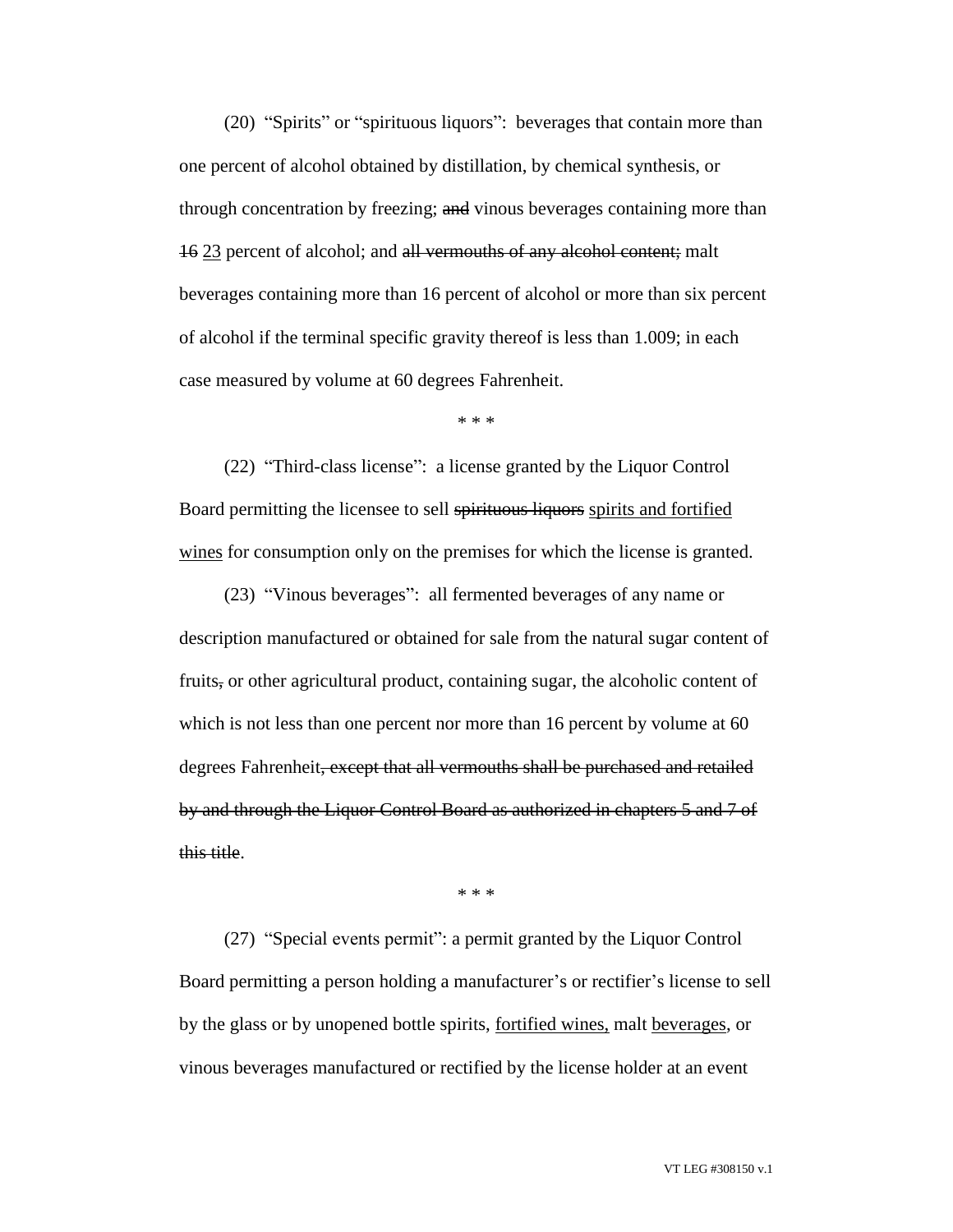open to the public that has been approved by the local licensing authority. For the purposes of tasting only, the permit holder may distribute, with or without charge, beverages manufactured by the permit holder by the glass no more than two ounces per product and eight ounces total of malt beverages or vinous beverages and no more than one ounce in total of spirits or fortified wines to each individual. No more than 36 104 special events permits may be issued to a holder of a manufacturer's or rectifier's license during a year. A special event permit shall be valid for the duration of each public event or four days, whichever is shorter. Requests for a special events permit, accompanied by the fee as required by subdivision 231(13) of this title, shall be submitted to the Department of Liquor Control at least five days prior to the date of the event. Each manufacturer or rectifier planning to attend a single special event under this permit may be listed on a single permit. However, each attendance at a special event shall count toward the manufacturer's or rectifier's 36 104 special-event-permit limitation.

(28) "Fourth-class license" or "farmers' market license": the license granted by the Liquor Control Board permitting a manufacturer or rectifier of malt or beverages, vinous beverages, fortified wines, or spirits to sell by the unopened container and distribute, by the glass, with or without charge, beverages manufactured by the licensee. No more than a combined total of ten fourth-class and farmers' market licenses may be granted to a licensed manufacturer or rectifier. At only one fourth-class license location, a manufacturer or rectifier of vinous beverages, malt beverages, fortified wines,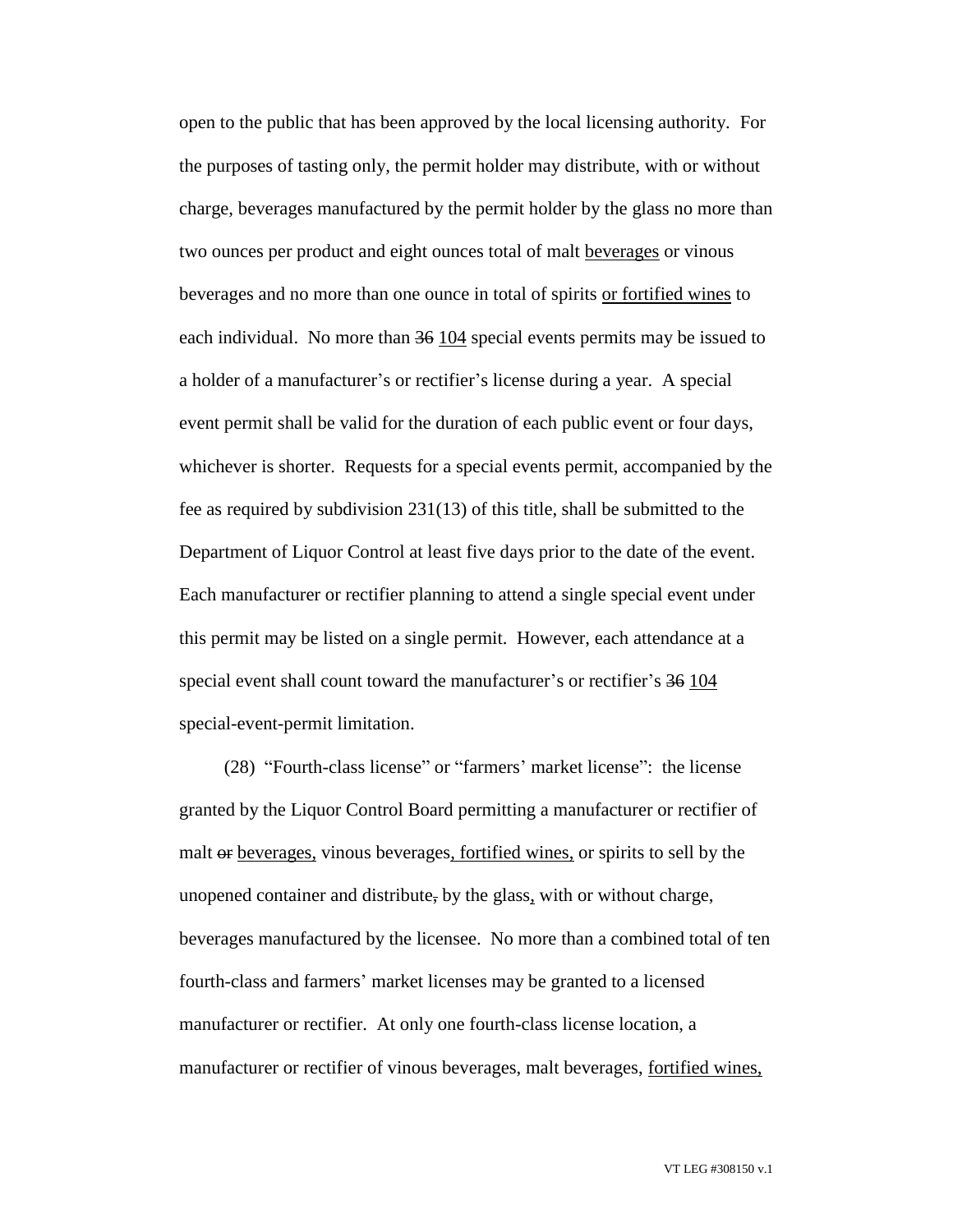or spirits may sell by the unopened container and distribute by the glass, with or without charge, vinous beverages, malt beverages, fortified wines, or spirits produced by no more than five additional manufacturers or rectifiers, provided these beverages are purchased on invoice from the manufacturer or rectifier. A manufacturer or rectifier of vinous beverages, malt beverages, fortified wines, or spirits may sell its product to no more than five additional manufacturers or rectifiers. A fourth-class licensee may distribute by the glass no more than two ounces of malt beverages or vinous beverage with a total of eight ounces to each retail customer and no more than one-quarter ounce of spirits or fortified wine with a total of one ounce to each retail customer for consumption on the manufacturer's premises or at a farmers' market. A fourth class licensee may distribute by the glass up to four mixed drinks containing a combined total of no more than one ounce of spirits or fortified wine to each retail customer for consumption only on the manufacturer's premises. A farmers' market license is valid for all dates of operation for a specific farmers' market location.

\* \* \*

(38) "Fortified wines": vinous beverages, including those to which spirits have been added during manufacture, containing at least 16 percent alcohol but no more than 23 percent alcohol by volume at 60 degrees Fahrenheit, and all vermouths containing no more than 23 percent alcohol by volume at 60 degrees Fahrenheit.

Sec. A.7. 7 V.S.A. § 104 us amended to read:

§ 104. DUTIES; AUTHORITY TO RESOLVE ALLEGED VIOLATIONS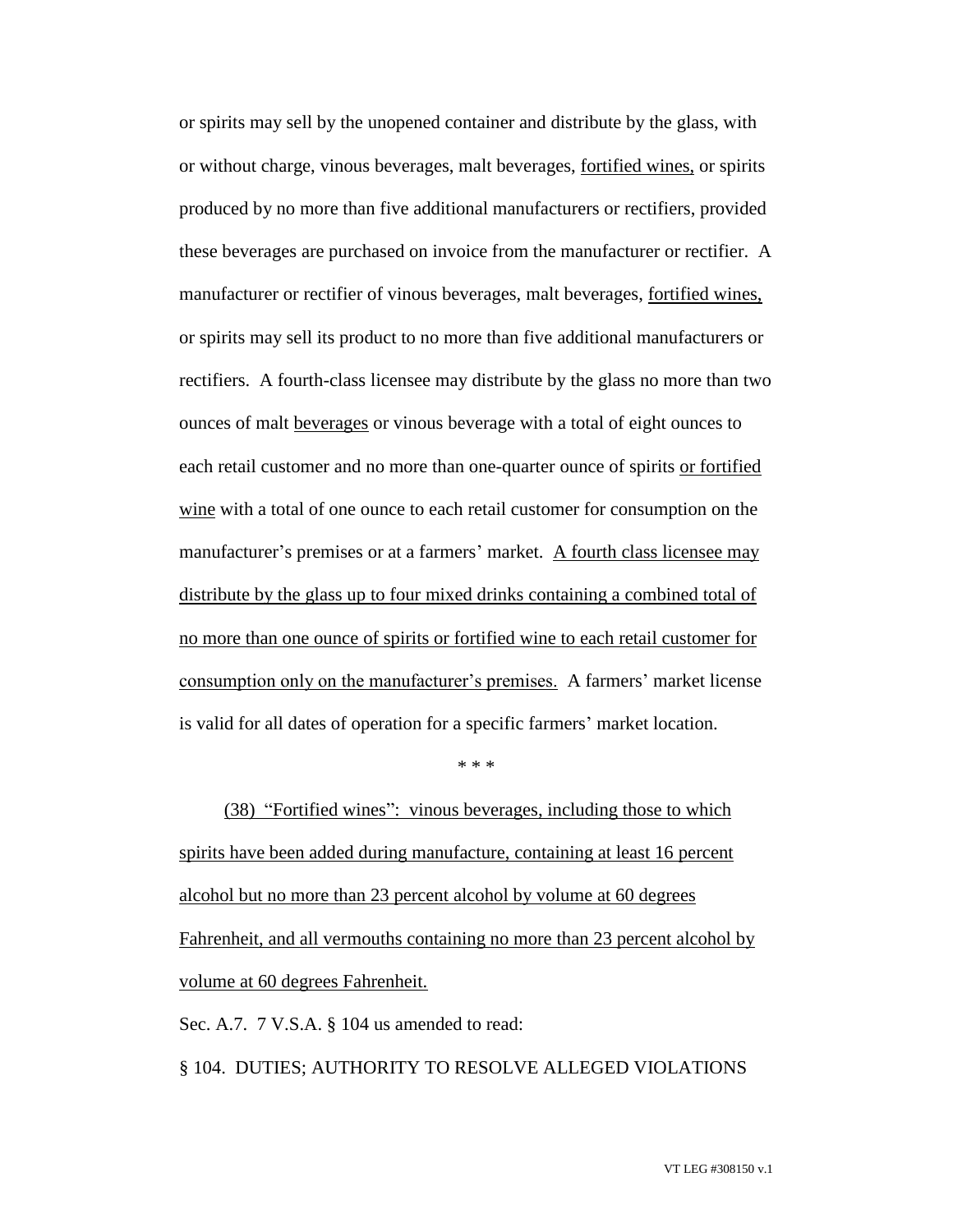The Board shall have supervision and management of the sale of spirituous liquors spirits and fortified wines within the State in accordance with the provisions of this title, and through the Commissioner of Liquor Control shall:

\* \* \*

Sec. A.8. 7 V.S.A. § 107 is amended to read:

## § 107. DUTIES OF COMMISSIONER OF LIQUOR CONTROL

The commissioner of liquor control Commissioner of Liquor Control shall:

\* \* \*

(2) Make regulations subject to the approval of the board Board governing the hours during which such agencies shall be open for the sale of spirituous liquors, spirits and fortified wines and governing the qualifications and, deportment, and salaries of the agencies' employees therein and the salaries thereof.

(3) Make regulations subject to the approval of the board Board governing:

(A) the prices at which spirituous liquors spirits shall be sold in such by local agencies, and the method of for their delivery thereof, and the quantities of spirituous liquors to spirits that may be sold to any one person at any one time; and

(B) the minimum prices at which fortified wines shall be sold by local agencies and second-class licensees that hold fortified wine permits, the method for their delivery, and the quantities of fortified wines that may be sold to any one person at any one time.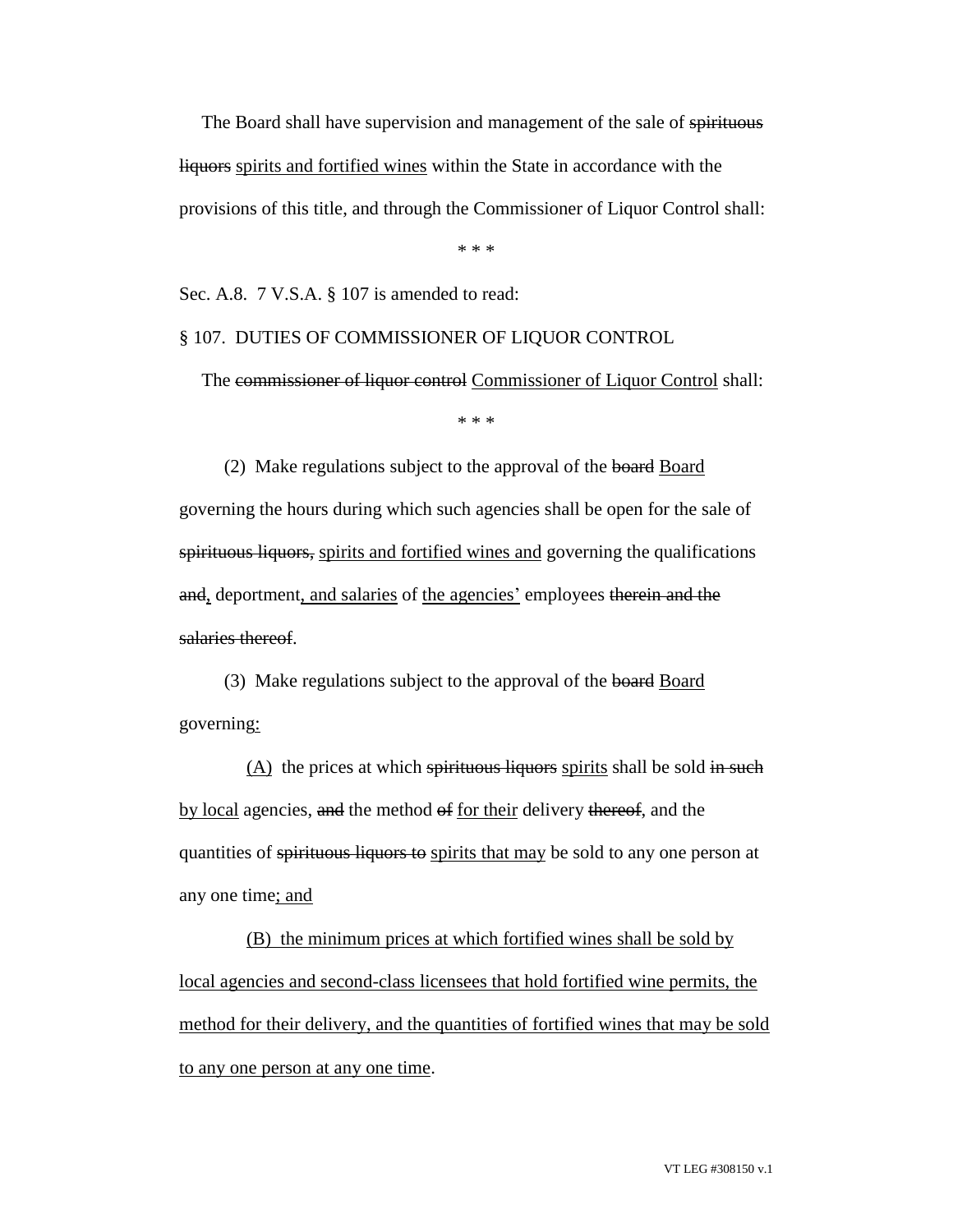(4) Supervise the quantities and qualities of spirituous liquor spirits and fortified wines to be kept as stock in such local agency agencies and make regulations subject to the approval of the board Board regarding the filling of requisitions therefor on the commissioner of liquor control Commissioner of Liquor Control.

(5) Purchase through the commissioner of buildings and general services spirituous liquors Commissioner of Buildings and General Services spirits and fortified wines for and in behalf of the liquor control board Liquor Control Board, supervise the storage thereof and the distribution to local agencies, druggists and, licensees of the third class, and holders of fortified wine permits, and make regulations subject to the approval of the board Board regarding the sale and delivery from such the central storage plant.

\* \* \*

Sec. A.9. 7 V.S.A. § 110 is amended to read:

# § 110. SPECIAL BRANDS; PURCHASE BY COMMISSIONER OF LIQUOR CONTROL

If any person shall desire to purchase any class, variety, or brand of spirituous liquor spirits or fortified wine which any local agency or fortified wine permit holder does not have in stock, the commissioner of liquor control Commissioner of Liquor Control shall order the same through the commissioner of buildings and general services Commissioner of Buildings and General Services upon the payment of a reasonable deposit by the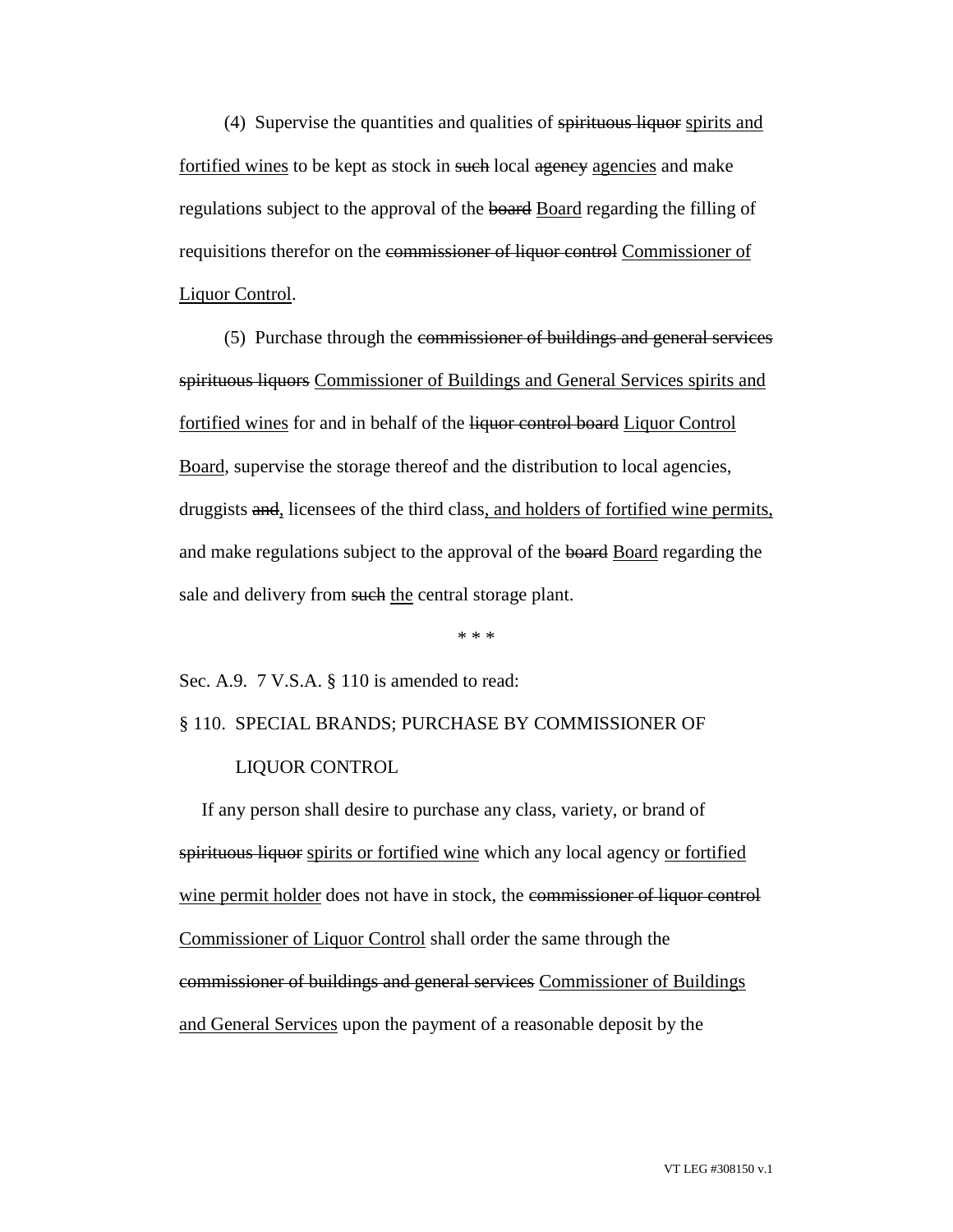purchaser in such proportion of the approximate cost of the order as shall be prescribed by the regulations of the liquor control board Liquor Control Board. Sec. A.10. 7 V.S.A. § 112 is amended as follows:

# § 112. LIQUOR CONTROL FUND

The liquor control fund Liquor Control Fund is hereby established. It shall consist of all receipts from the sale of spirits, fortified wines, and other items by the department of liquor control Department of Liquor Control; fees paid to the department of liquor control Department of Liquor Control for the benefit of the department Department; all other amounts received by the department of liquor control Department of Liquor Control for its benefit; and all amounts which that are from time to time appropriated to the department of liquor control Department of Liquor Control.

Sec. A.11. 7 V.S.A. § 222 is amended to read:

§ 222. FIRST- AND SECOND-CLASS LICENSES, GRANTING OF; SALE

# TO MINORS; CONTRACTING FOR FOOD SERVICE

With the approval of the Liquor Control Board, the control commissioners may grant the following licenses to a retail dealer for the premises where the dealer carries on business the following:

\* \* \*

(2) Upon making application and, paying the license fee provided in section 231 of this title, and upon satisfying the Board that such premises are leased, rented, or owned by the retail dealer and are a safe, sanitary, and proper place from which to sell malt and vinous beverages, a second-class license for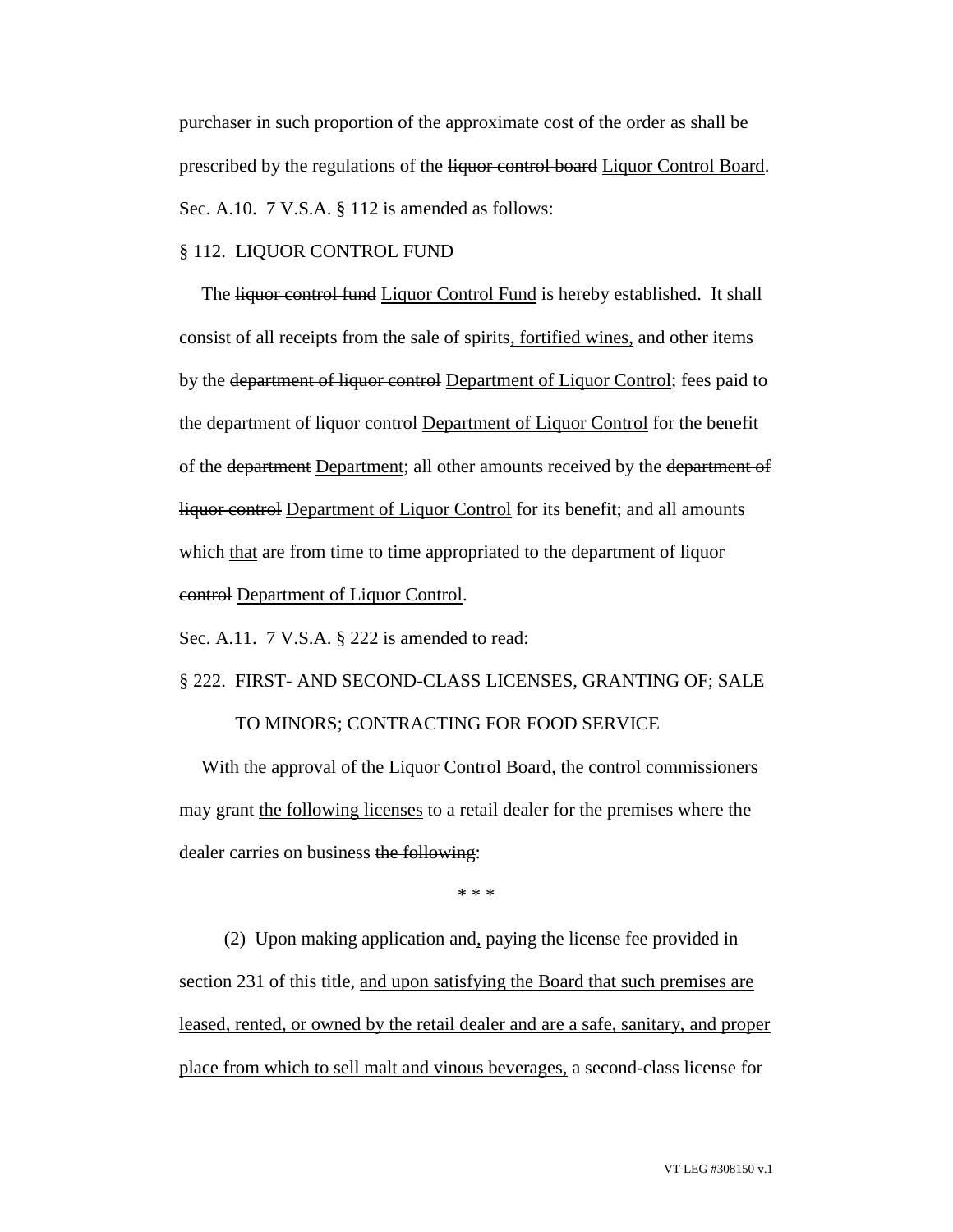the premises where such dealer shall carry on the business, which shall authorize such dealer to export malt and vinous beverages, and to sell malt and vinous beverages to the public from such premises for consumption off the premises and upon satisfying the Board that such premises are leased, rented, or owned by such retail dealers and are safe, sanitary, and a proper place from which to sell malt and vinous beverages. A retail dealer carrying on business in more than one place shall be required to acquire a second-class license for each place where he or she shall so sell the retail dealer sells malt and vinous beverages. No malt or vinous beverages shall be sold by a second-class licensee to a minor.

\* \* \*

(5)(A) The holder of a first-class license may serve a sampler flight of up to 32 ounces in the aggregate of malt beverages to a single customer at one time.

(B) The holder of a first-class license may serve a sampler flight of up to 12 ounces in the aggregate of vinous beverages to a single customer at one time.

(C) The holder of a third-class license may serve a sampler flight of up to four ounces in the aggregate of spirituous liquors spirits or fortified wines to a single customer at one time.

(6) The Liquor Control Board may grant a fortified wine permit to a second-class licensee if the licensee files an application accompanied by the license fee as provided in section 231 of this title. The holder of a fortified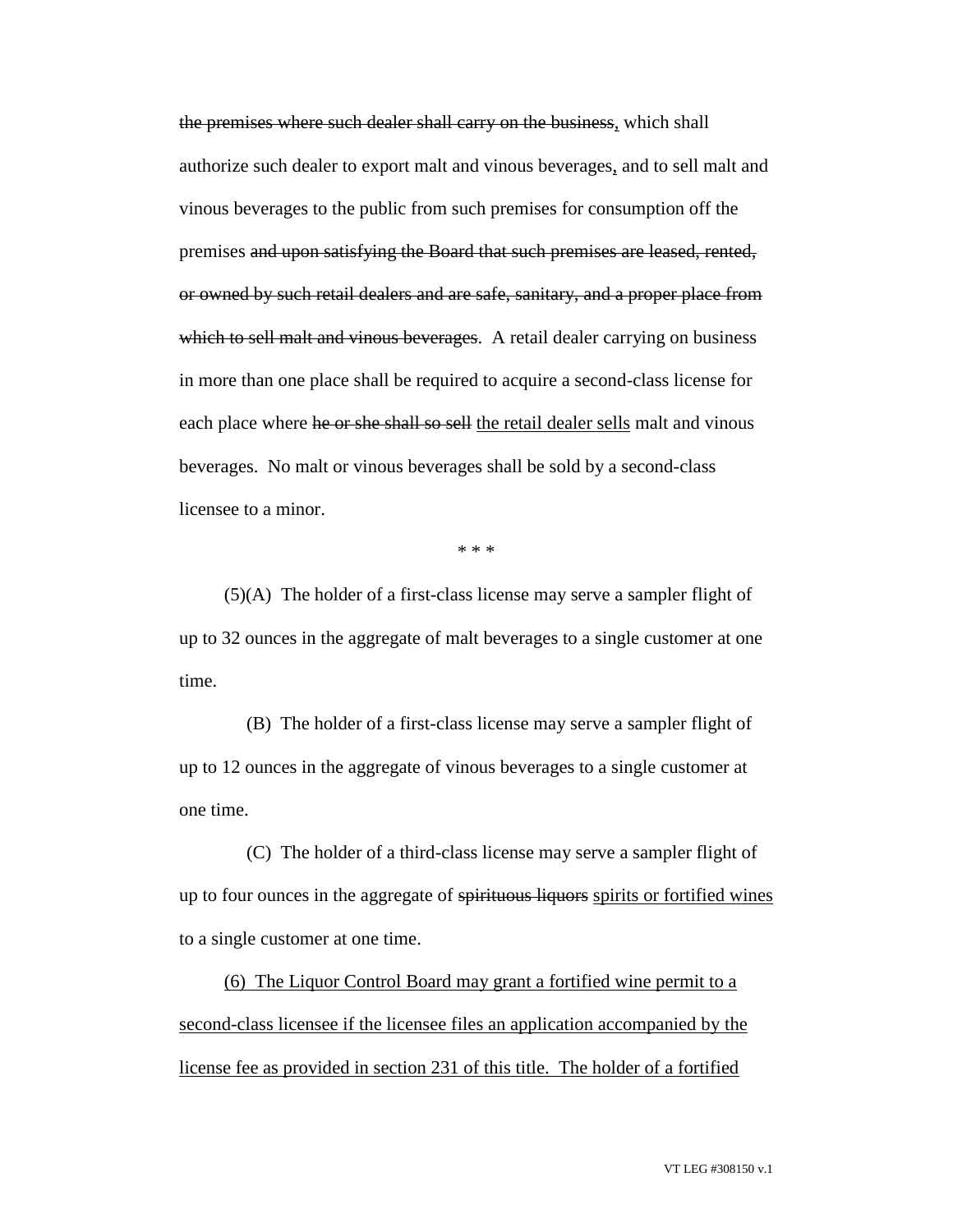wine permit may sell fortified wines to the public from the licensed premises for consumption off the premises. The Liquor Control Board shall issue no more than 150 fortified wine permits in any single year. The holder of a fortified wine permit shall purchase all fortified wines to be offered for sale to the public pursuant to the permit through the Liquor Control Board at a price equal to no more than 75 percent of the current retail price for the fortified wine established by the Commissioner pursuant to subdivision 107(3)(B) of this title.

Sec. A.12. 7 V.S.A. § 224 is amended to read:

# § 224. THIRD CLASS THIRD-CLASS LICENSES; OPEN CONTAINERS

(a) The liquor control board Liquor Control Board may grant to a person who operates a hotel, restaurant, cabaret, or club a license of the third class if the person files an application accompanied by the license fee as provided in section 231 of this title for the premises in which the business of the hotel, restaurant, cabaret, or club is carried on. The holder of a third class third-class license may sell spirituous liquors spirits and fortified wines for consumption only on the premises covered by the license. The applicant for a third class third-class license shall satisfy the liquor control board Liquor Control Board that the applicant is the bona fide owner or lessee of the premises and that the premises are operated for the purpose covered by the license.

\* \* \*

(c) A person who holds a third class third-class license shall purchase from the liquor control board Liquor Control Board all spirituous liquors spirits and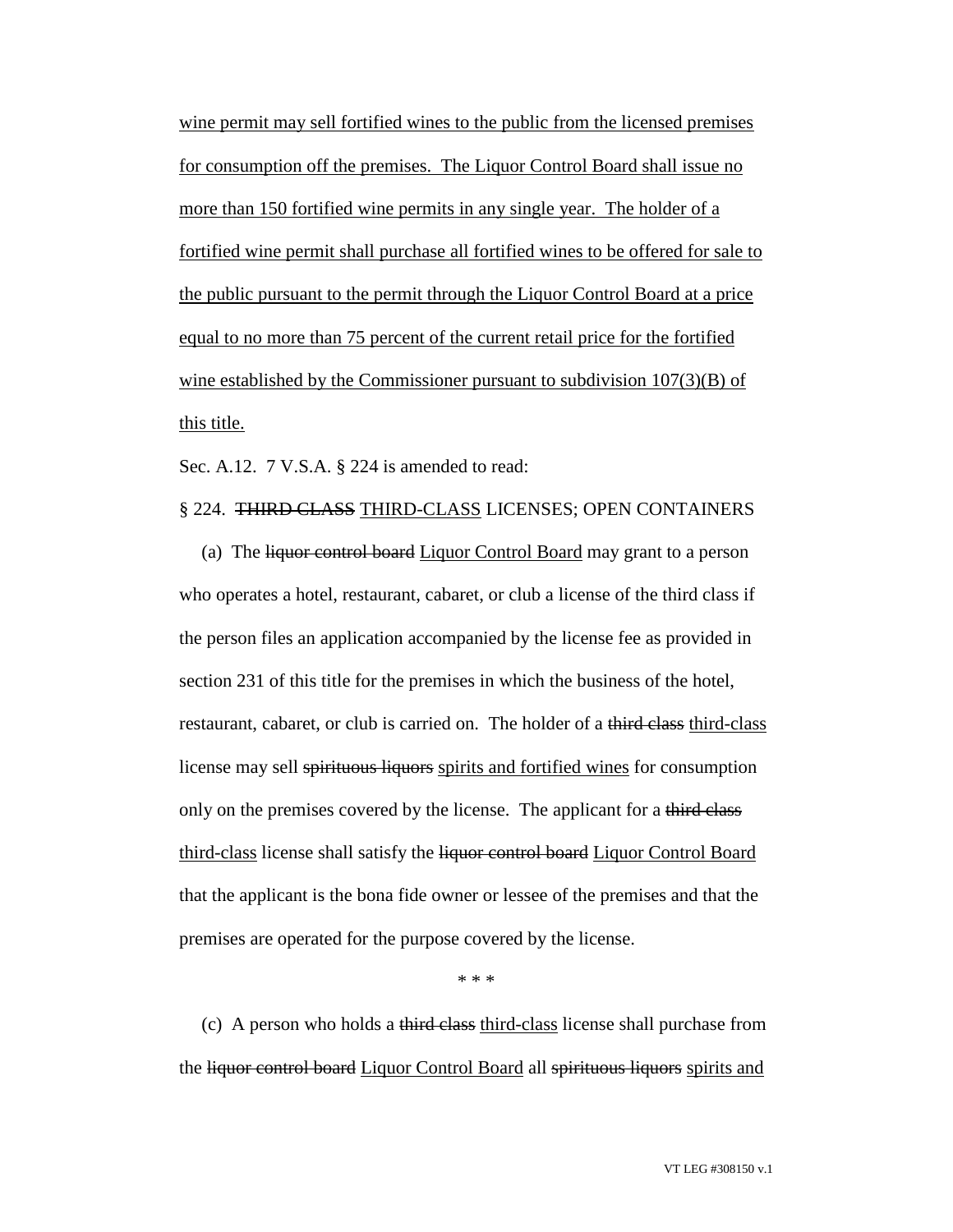fortified wines dispensed in accordance with the provisions of the third class third-class license and this title.

Sec. A.13. 7 V.S.A. § 225 is amended to read:

# § 225. EDUCATIONAL SAMPLING EVENT PERMIT

(a) The liquor control board Liquor Control Board may grant an educational sampling event permit to a person to conduct an event that is open to the public and at which malt beverages, vinous beverages, fortified wines, or spirituous liquors spirits, or all three <u>four</u> are served only for the purposes of marketing and educational sampling, provided the event is also approved by the local licensing authority. At least 15 days prior to the event, an applicant shall submit an application to the department Department in a form required by the department Department. The application shall include a list of the alcoholic beverages to be acquired for sampling at the event, and the application shall be accompanied by a fee in the amount required pursuant to section 231 of this title. No more than four educational sampling event permits shall be issued annually to the same person. An educational sampling event permit shall be valid for no more than four consecutive days. The permit holder shall assure ensure all the following:

\* \* \*

(b) An educational sampling event permit holder:

\* \* \*

(2) May transport malt beverages, vinous beverages, fortified wines, and spirituous liquors spirits to the event site, and those beverages may be served at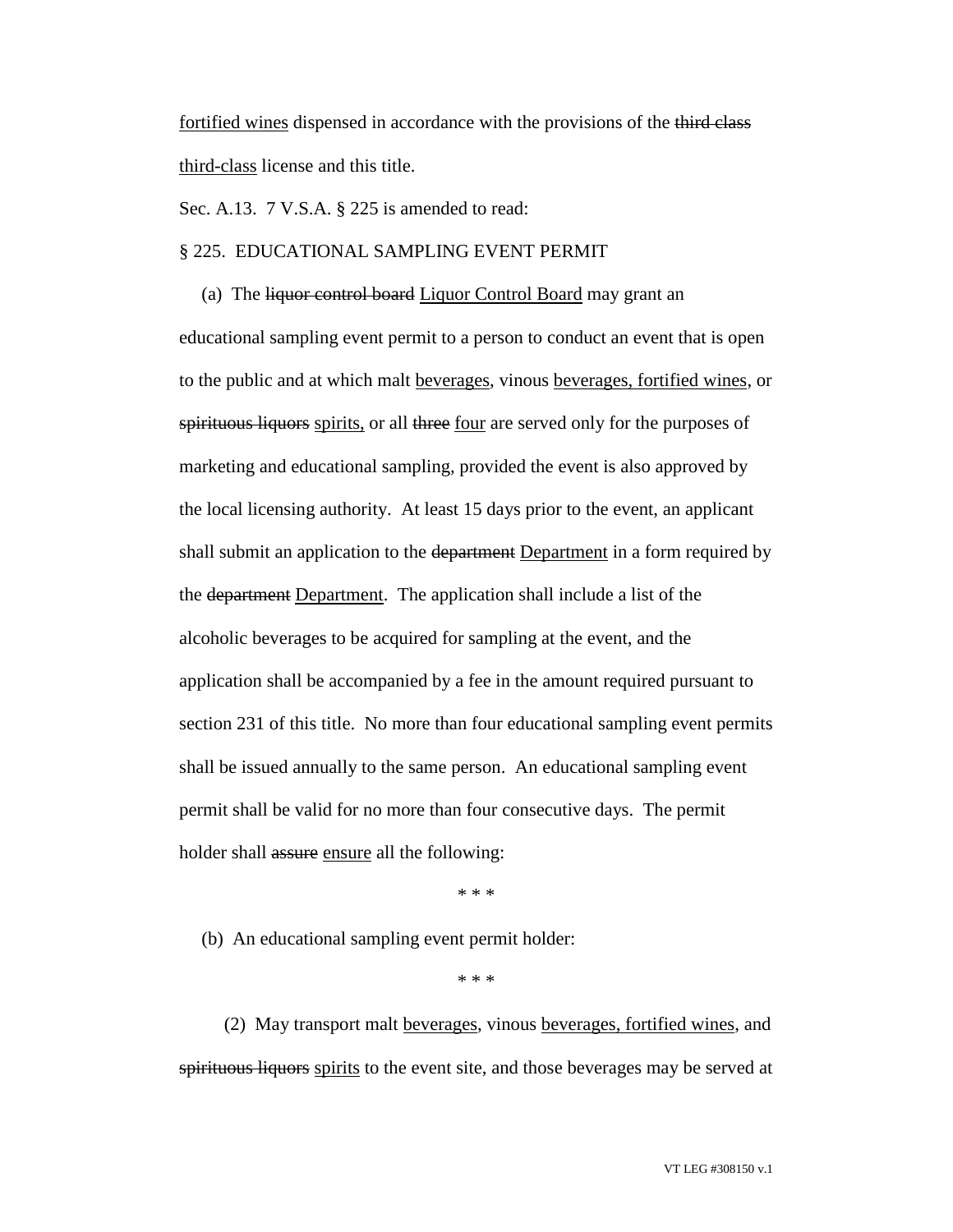the event by the permit holder or the holder's employees, volunteers, or representatives of a manufacturer, bottler, or importer participating in the event, provided they meet the server age and training requirements under this chapter.

(3) [Deleted.] [Repealed.]

\* \* \*

(d) Taxes for the alcoholic beverages served at the event shall be paid as follows:

\* \* \*

(3) Spirituous liquors: \$19.80 per gallon served.

(4) Fortified wines: \$19.80 per gallon served.

Sec. A.14. 7 V.S.A. § 231 is amended to read:

#### § 231. FEES FOR LICENSES AND PERMITS; DISPOSITION OF FEES

(a) The following fees shall be paid:

\* \* \*

## (23) For a fortified wine permit, \$100.00.

\* \* \*

Sec. A.15. 7 V.S.A. § 422 is amended to read:

#### § 422. TAX ON SPIRITUOUS LIQUOR

(a) A tax is assessed on the gross revenue on from the retail sale of

spirituous liquor spirits and fortified wines in the State of Vermont, including fortified wine, sold by the Liquor Control Board, or sold by the retail sale of spirits and fortified wines in Vermont by a manufacturer or rectifier of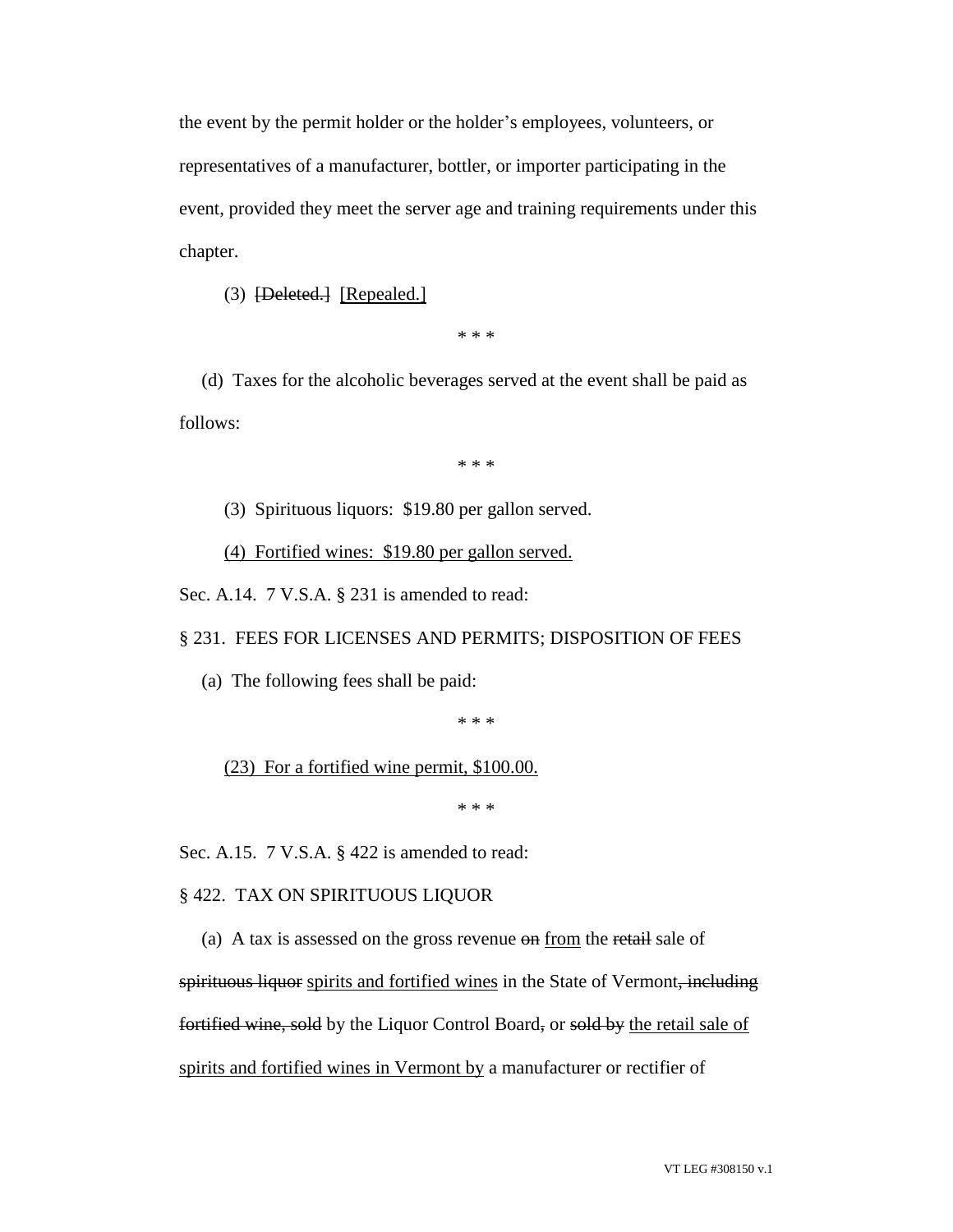spirituous liquor spirits or fortified wines, in accordance with the provisions of this title. The tax shall be at the following rates based on the gross revenue of the retail sales by the seller in the current year:

(1) if the gross revenue of the seller is \$500,000.00 or lower, the rate of tax is five percent;

(2) if the gross revenue of the seller is between \$500,000.00 and \$750,000.00, the rate of tax is \$25,000.00 plus 10 percent of the gross revenues over \$500,000.00;

(3) if the gross revenue of the seller is  $\frac{\text{over }\$750,000.00 \text{ or more}}{\text{over}}$ , the rate of tax is 25 percent.

\* \* \*

# Sec. A.16. STATUTORY REVISION

The Legislative Council, in its statutory revision capacity pursuant to 2 V.S.A. § 424, is authorized to correct instances of the words "spirituous liquors" and "spirits" appearing in Title 7 of the Vermont Statutes Annotated to "spirits and fortified wines" as necessary to implement the intent of the revisions to 7 V.S.A. § 2 in this act.

\* \* \*

## Sec. A.17. STUDY; REPORT

(a) On or before January 15, 2018, the Commissioner of Liquor Control, in consultation with the holders of second-class licenses and fortified wine permits, shall evaluate whether the number of fortified wine permits issued pursuant to 7 V.S.A. § 222 is sufficient, and how the issuance of fortified wine